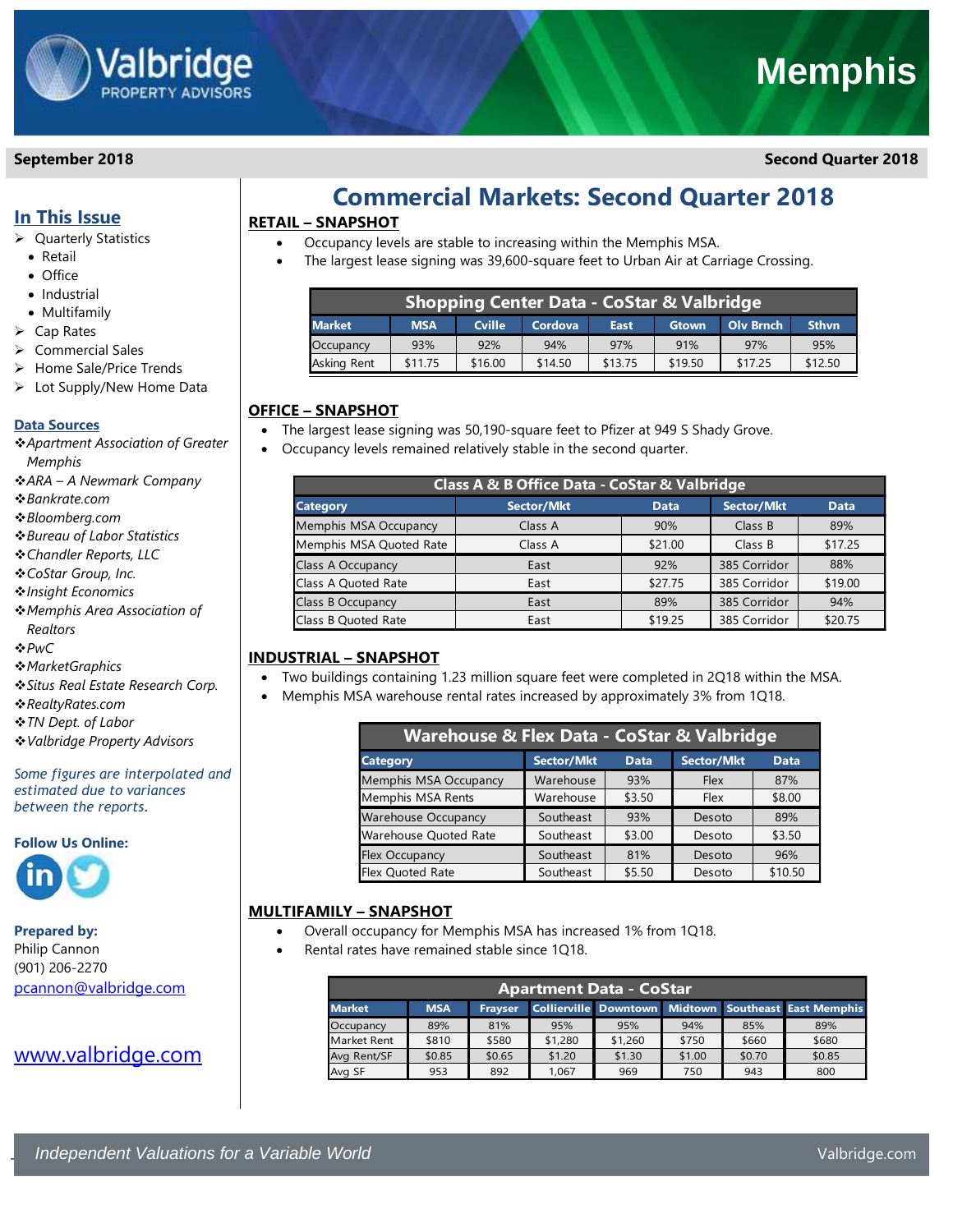

#### **September 2018 Page 2**

## **Valbridge Property Advisors** is

based in Naples, FL and is one of the largest commercial property valuation and advisory services firms in the U.S.

**Valbridge** has 200+ MAIs, 70 office locations and 675+ staff across the nation. Each Valbridge office is led by an appraiser who holds the MAI designation of the Appraisal Institute.

**Valbridge Property Advisors | Memphis** provides appraisals, consulting, market studies & feasibility analyses within the Memphis MSA.

The firm has over 150 years of combined appraisal experience in multi-family, land, land development, commercial, retail, medical, self-stg, religious buildings, single & multi-tenant buildings, office, hotel/motel, special use, & industrial property.

# **Follow Us Online:**

**Prepared by:** Philip Cannon (901) 206-2270 [pcannon@valbridge.com](mailto:pcannon@valbridge.com)

## [www.valbridge.com](http://www.valbridge.com/)

## **Cap Rates – National**

According to the **Situs Real Estate Research Corporation (RERC)** *"Real Estate Report"* and PricewaterhouseCoopers (PwC) "Real Estate Investor Survey," cap rates have remained stable in several categories. The rates shown below apply to modern Class A properties with occupancy by creditworthy tenants, good to excellent locations and/or contractual rent growth.

| <b>National Rates - Situs RERC &amp; PWC</b> |       |                         |                |                  |  |
|----------------------------------------------|-------|-------------------------|----------------|------------------|--|
|                                              |       | <b>Value Trend From</b> |                |                  |  |
| <b>Property</b>                              | Low   | <b>High</b>             | <b>Average</b> | <b>Prior Qtr</b> |  |
| Retail Strip Center                          | 4.00% | 9.50%                   | 6.78%          | Stable           |  |
| Suburban Office                              | 4.35% | 10.00%                  | 6.84%          | Stable           |  |
| Flex Industrial                              | 6.30% | 8.00%                   | 7.10%          | Increase         |  |
| Warehouse                                    | 3.00% | 8.50%                   | 5.95%          | Decrease         |  |
| Apartment                                    | 3.50% | 8.50%                   | 5.53%          | Stable           |  |
| <b>Average for All Properties</b>            | 4.23% | 8.90%                   | 6.44%          |                  |  |

## **Commercial Sale Volume & Pricing**

This data applies to "non-bank" transactions and was published by **Chandler Reports, LLC**. There were 7 bank sales reported in 2Q18 vs. 14 for 2Q17. The average bank sale price in 2Q18 was \$6,355,071 vs. \$658,232 in 2Q17.

| <b>Commercial Sales - Shelby County</b> |             |        |  |  |
|-----------------------------------------|-------------|--------|--|--|
| <b>Transactions</b>                     |             |        |  |  |
| <b>2Q18</b>                             | <b>2Q17</b> | % Chng |  |  |
| 247                                     | 227         | 8.8%   |  |  |
| <b>Average Sale Price/Sale</b>          |             |        |  |  |
| <b>2Q18</b>                             | <b>2Q17</b> | % Chng |  |  |
| \$1,299,709<br>\$1,689,257              |             | 30.0%  |  |  |

| <b>Commercial Sales - Shelby County</b> |             |             |         |  |  |
|-----------------------------------------|-------------|-------------|---------|--|--|
| <b>YTD through</b>                      | <b>2Q18</b> | <b>2Q17</b> | % Chng  |  |  |
| Retail                                  | 154         | 135         | 14.1%   |  |  |
| Office                                  | 62          | 48          | 29.2%   |  |  |
| Industrial                              | 69          | 63          | 9.5%    |  |  |
| Multi-Family                            | 57          | 53          | 7.5%    |  |  |
| Land                                    | 112         | 124         | $-9.7%$ |  |  |